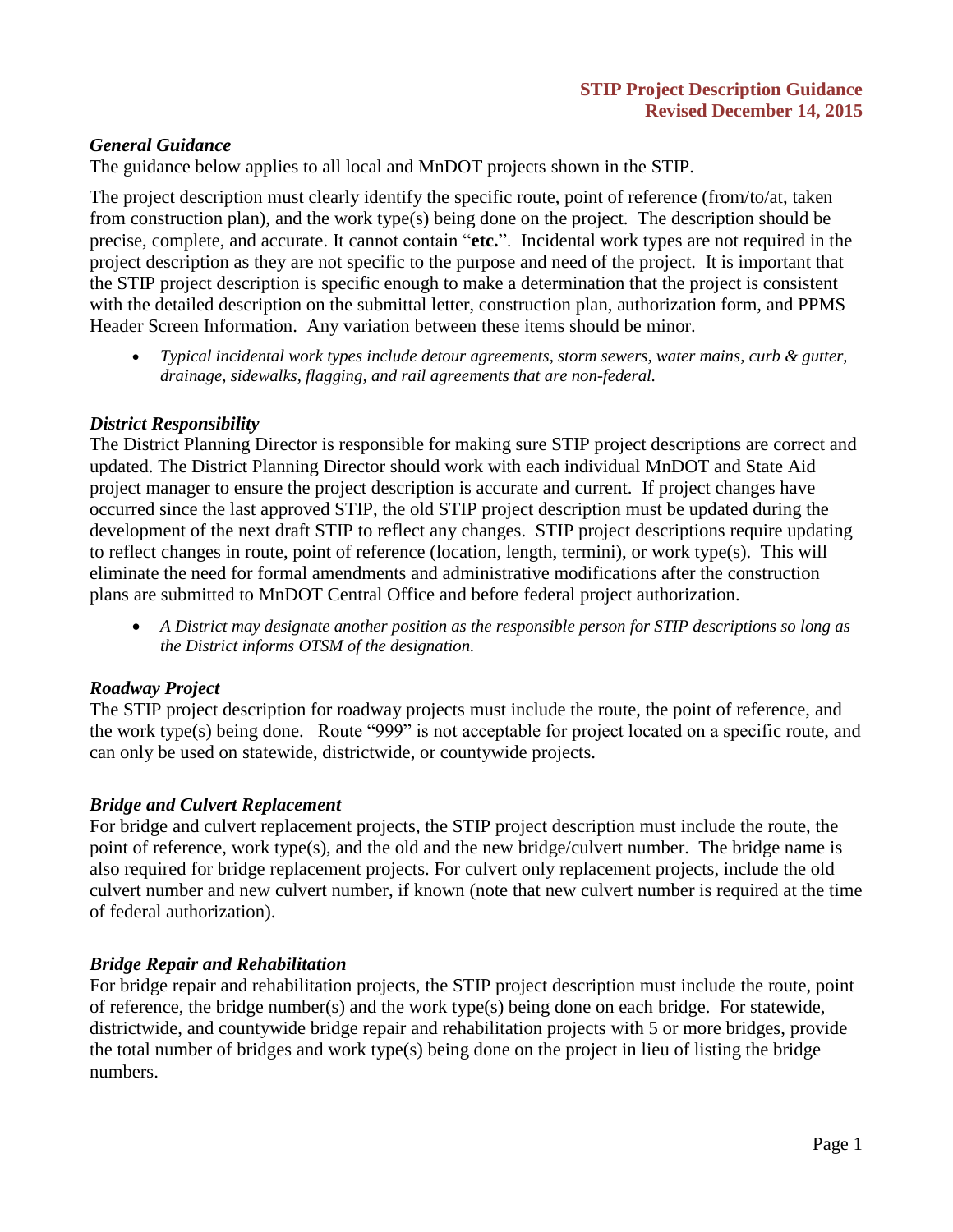#### *Roadway Projects with Bridge Repair and Rehabilitation*

For roadway projects that include bridge repair and rehabilitation, where the majority of the work is being done on the roadway, provide the total number of bridges and the work type(s) in lieu of the bridge numbers.

#### *Project Termini*

Under current federal guidance, all federally funded projects are required to provide beginning/ending termini and the total project mileage in the STIP, excluding length associated with incidental work. The beginning and ending termini shown in the STIP must be within 0.3 miles of where the project starts and ends. Any variation greater than 0.3 miles between the actual project's start/end and the STIP termini will constitute a project scope change, and will require a formal STIP amendment.

*Distances should be shown in tenths of miles (i.e., 0.1 miles).* 

#### *Rail Safety Projects*

STIP project descriptions for railroad safety projects must include the railroad name, the safety improvement type(s), and the point of reference.

#### *Highway Safety Improvement Program Project (HSIP)*

For stand-alone HSIP projects, the STIP project description must include the route, point of reference, and work type(s) using the federal HSIP funds. If the HSIP work is part of a larger project, the HSIP work and limits must be identified separately from the larger project and documented on a separate line in the STIP.

*State Project (SP) Note: The SP number would have an S extension at the end for the HSIP portion.* 

#### *Multiple Route Project*

For projects that are located on multiple routes (2 to 3 routes), the STIP project description must start with the route number that has the majority of the work. The project description must also identify all the additional routes where work is being done. Route 999 should only be used on statewide, districtwide, or countywide projects with 4 or more routes. Local projects located on a specific route must identify the actual route number; this could be a city street or a township road.

- *State Project (SP) Note: Each route will have its own "control section" identified as an "associated" SP number.*
- *STIP spreadsheet: The "Route Number" column should be the route number that has the most work.*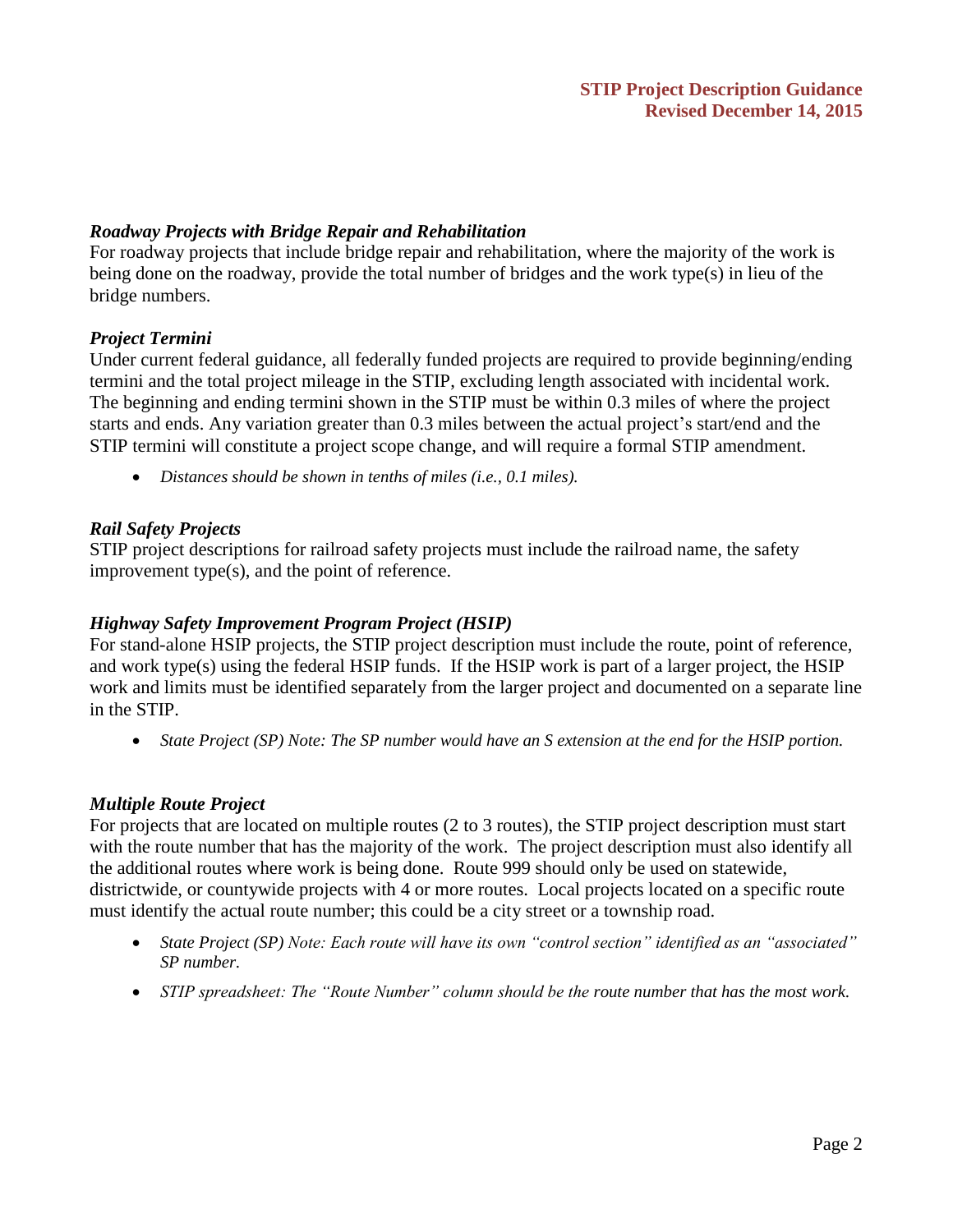#### *Transportation Alternative Projects (TAP)*

For stand-alone TAP projects, the STIP project description must include the route, point of reference, and work type(s) using the federal TAP funds. For projects on trails, the route may be the name of the trail (e.g., GITCHI-GAMI TRAIL). If the TAP work is part of a larger project, the TAP work and limits must be identified separately from the larger project and documented on a separate line in the STIP.

*State Project (SP) Note: The SP number would have a TAP extension at the end for the TAP portion.* 

#### *Congestion Mitigation Air Quality Projects (CMAQ)*

For stand-alone CMAQ projects, the STIP project description must include the route, point of reference, and work type(s) using the federal CMAQ funds. If the CMAQ work is part of a larger project, the CMAQ work and limits must be identified separately from the larger project and documented on a separate line in the STIP.

*State Project (SP) Note: The SP number would have a Q extension at the end for the CMAQ portion.* 

#### *Associated Project*

Construction plans typically contain multiple SPs (one main SP and one or more associated SPs). An Associated SP is assigned when the work is being done on a different control section than the Prime SP's control section. Since the project will be authorized under the Prime SP, Associated SPs should not be shown in the project description of the Prime SP unless it has its own line with federal funds programmed in the STIP. Associated SPs are sometimes referred to as associated projects.

 *State Project (SP) Note: Associated projects are not required to be shown as separate projects in the STIP unless they show a local federal share on a MnDOT let project. A project that uses HSIP, CMAQ, TAP or MVST is required to be in the STIP as a separate project.* 

#### *Tied Project*

Individual projects with their own construction plans, but being let together on the same letting date and under one letting contract are called Tied Projects. Each of the Tied Projects (prime SP) is required to be shown in the STIP as separate projects and the STIP project description for each project should include all the other tied SPs. Likewise, PPMS should show Tied Project with its own header screen and the appropriate funding.

#### *Smart Codes*

Smart Codes have been developed to support accurate and consistent tracking for many programs and processes shown in the STIP. Use Smart Codes at the beginning of the project description (e.g., \*\*ELLA\*\*, \*\*SRTS\*\*, \*\*FMP\*\*). If a project has more than one Smart Code associated with it, use \*\* in between the codes, (i.e., \*\*ELLA\*\*FMP\*\*).

 *PPMS Header Screen Note: Smart Code(s) are also required to be coded in the PPMS project description.*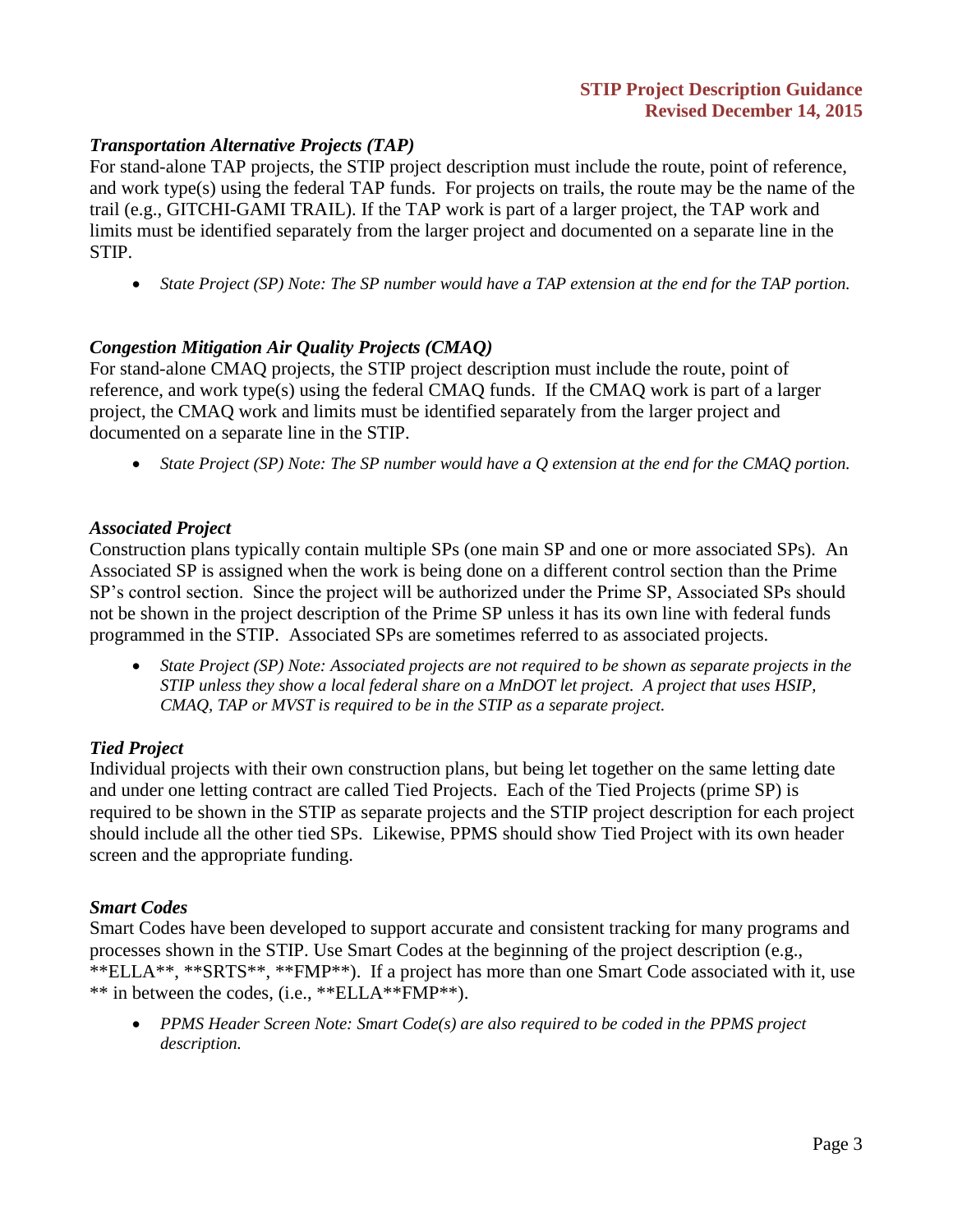#### *Project Description in PPMS*

Project description should be shown in PPMS as it is shown in the STIP. In the event project description is too long, it should be abbreviated and/or summarized so the complete description is documented in PPMS.

For pavement and bridge projects, use the following information as guidance when putting the STIP description together. Indicate clearly in the description if the project is added capacity such as adding additional lanes or widening lanes/bridges to accommodate a sidewalk or a bike trail. Minor works associated to the project such as signing, lighting, railing, painting, drainage, curb & gutter are considered non-primary work types or incidental works; therefore, not required to be listed in the STIP description.

| <b>Existing Pavement Work Types</b>                                                                                                                                                                                                                         | <b>Suggested words use for STIP</b><br><b>Description/Abbreviation</b> |
|-------------------------------------------------------------------------------------------------------------------------------------------------------------------------------------------------------------------------------------------------------------|------------------------------------------------------------------------|
| mill and overlay<br>bituminous mill and overlay<br>bituminous overlay<br>bituminous mill and paving                                                                                                                                                         | bituminous mill and overlay<br>bit m & o                               |
| concrete pavement rehabilitation<br>concrete rehab with diamond grinding<br>major cpr and diamond grinding<br>CPR with diamond grinding<br>minor concrete pavement repair                                                                                   | concrete pavement rehabilitation<br>conc pvmt rehab                    |
| unbonded concrete overlay<br>mill bituminous pavement<br>bituminous mill and unbonded concrete overlay<br>concrete overlay<br>mill and unbonded concrete overlay                                                                                            | concrete overlay<br>conc ovly                                          |
| reclamation, bituminous paving                                                                                                                                                                                                                              | resurfacing                                                            |
| pavement reconstruction<br>reconstruct roadway and correct subgrade and slope<br>failure<br>reconstruct and widen (w/o added capacity)<br>reconstruct a 1st, 2nd, 3rd, ect. lane<br>ramp reconstruction<br>construct auxiliary lanes<br>reconstruct/overlay | construct/reconstruct                                                  |
| construct new roadway, add additional roadway/alignment<br>where never existed before                                                                                                                                                                       | new construction                                                       |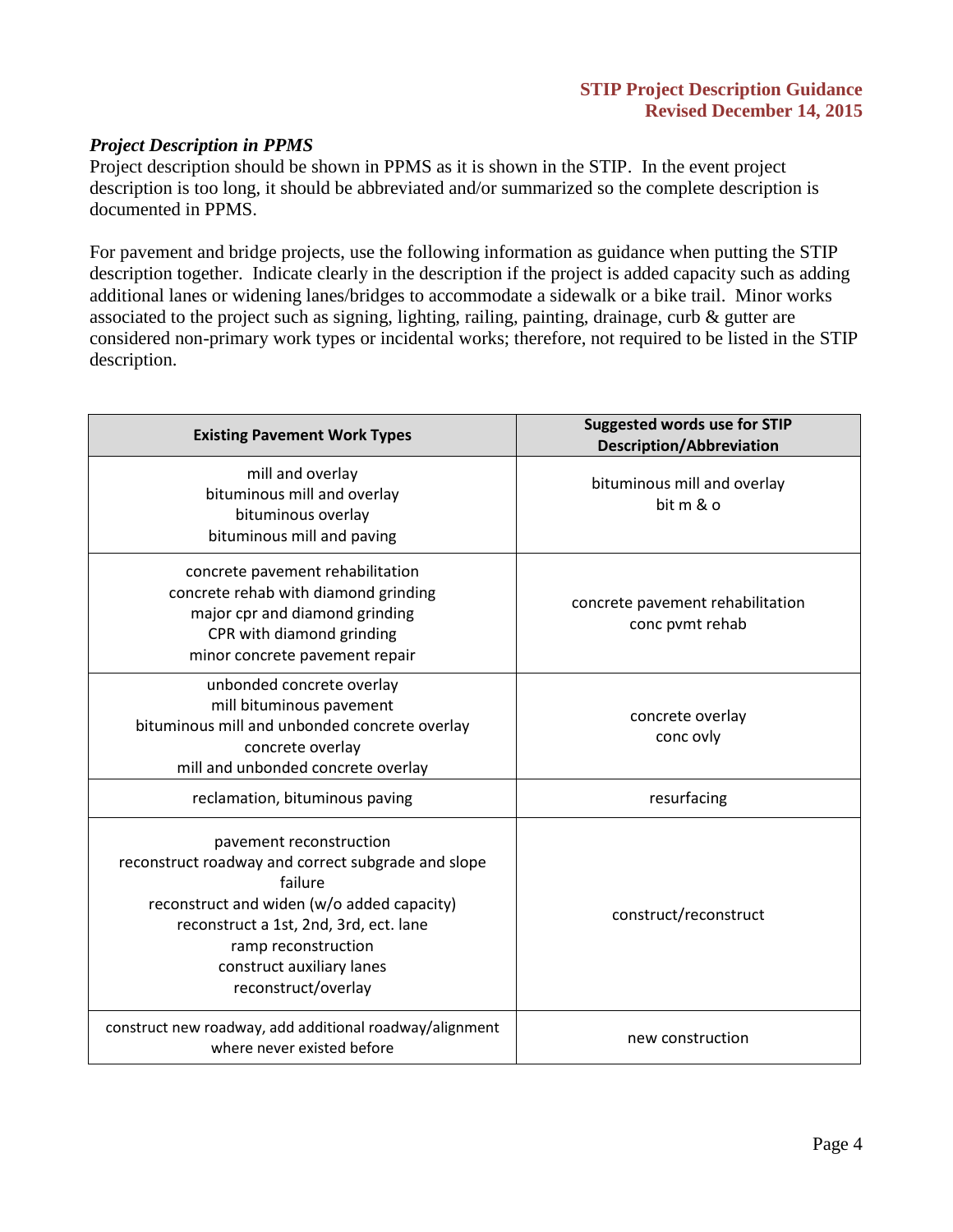#### **STIP Project Description Guidance Revised December 14, 2015**

| <b>Existing Bridge Work Types</b>                                                                                                                                                                                                                                                                                                                      | <b>Suggested words use for STIP</b><br><b>Description/Abbreviation</b>   |
|--------------------------------------------------------------------------------------------------------------------------------------------------------------------------------------------------------------------------------------------------------------------------------------------------------------------------------------------------------|--------------------------------------------------------------------------|
| painting<br>replace or repair joints<br>rehab/replace bearings<br>repair railing or treat with special surface finish<br>epoxy crack seal<br>flood seal or chip seal deck<br>mill and patch deck<br>mill and overlay Deck<br>redeck<br>redeck with superstructure replacement<br>pier and pier cap rehab<br>widening<br>pier struts or infill at piers | bridge rehab, Br. #XXXX<br>br. Rehab, Br. #XXXX                          |
| remove and replace entire bridge (tear down an old bridge<br>and replace with a new bridge w/o added capacity)                                                                                                                                                                                                                                         | replace old br. #XXXX with new br. #XXXX                                 |
| remove an old bridge and replace with a new structure<br>constructed with additional lane(s)                                                                                                                                                                                                                                                           | Replace old br. #XXXX with new br. #XXXX and<br>add # additional lane(s) |
| new bridge structure (constructing a new bridge that<br>never existed before)                                                                                                                                                                                                                                                                          | construct new br. #XXXX                                                  |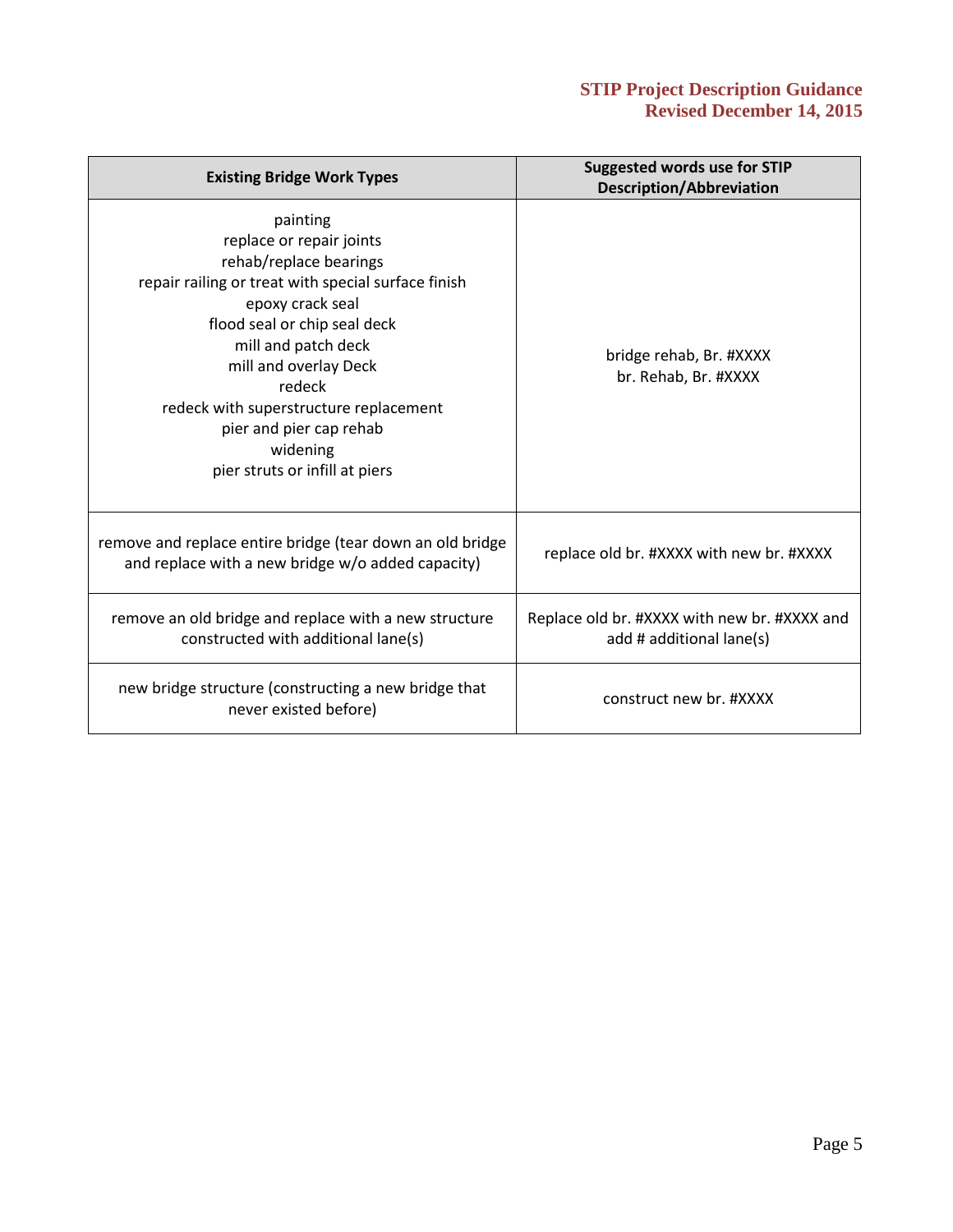| <b>Figure 4B</b><br><b>Project Description</b> |                                                                                                                                                                                                                                                                                                                                                                                                            |  |
|------------------------------------------------|------------------------------------------------------------------------------------------------------------------------------------------------------------------------------------------------------------------------------------------------------------------------------------------------------------------------------------------------------------------------------------------------------------|--|
| <b>PROJECT</b><br><b>TYPE</b>                  | <b>FORMAT</b>                                                                                                                                                                                                                                                                                                                                                                                              |  |
| Advance<br>Construction                        | **Smart code** route, point of reference, work type, and add "(AC project, Payback<br>in YYYY)". For a multiple year payback project, add"(AC project, Paybacks in<br>YYYY and YYYY)<br>** AC** MN 247, FROM JCT TH 63 TO TH 42, BITUMINOUS MILL & OVERLAY (AC<br>PROJECT, PAYBACK IN 2018)<br>** AC** CSAH 2, STEARNS CSAH 4 TO CSAH 75, RESURFACING (AC PROJECT,<br>PAYBACK IN 2018)                     |  |
|                                                | **Smart Code** route, point of reference, work type, add (AC Payback X of X)                                                                                                                                                                                                                                                                                                                               |  |
| Advance<br>Construction<br>Payback             | ** AC** MN 247, FROM JCT TH 63 TO TH 42, BITUMINOUS MILL & OVERLAY (AC<br>PAYBACK 1 OF 1)                                                                                                                                                                                                                                                                                                                  |  |
|                                                | ** AC** CSAH 2, CSAH 4 TO CSAH 75, RESURFACING (AC PAYBACK 2 OF 2)                                                                                                                                                                                                                                                                                                                                         |  |
| Alternate Bid                                  | **Smart Code** route, point of reference, and work type<br>** AB** MN 11, AT INTERSECTION OF TH 11 AND LAKE STREET IN WARROAD,<br>SIGNAL REPLACEMENT                                                                                                                                                                                                                                                       |  |
|                                                | ** AB** CSAH 7, FROM US 2 TO MN 92, BITUMINOUS MILL AND OVERLAY                                                                                                                                                                                                                                                                                                                                            |  |
| Bridge and<br>Culvert<br>Replacement           | Route, point of reference, the old and the new bridge/culvert number. For new<br>bridge include route, point of reference, and new bridge with additional work<br>MN 84, 0.2 MILES SOUTH OF LONGVILLE OVER BOY RIVER, REPLACE BRIDGE<br>984 WITH BOX CULVERT 11X03<br>MN 36, OVER ST CROIX RIVER NEAR STILLWATER & OAK PARK HEIGHTS, ST.<br>CROIX BRIDGE, REPLACE OLD BRIDGE #XXXX WITH NEW BRIDGE #82045, |  |
| <b>Bridge Repair</b><br>and<br>Rehabilitation  | INCLUDING RAMPS ON & OFF TH 95<br>Route, point of reference, bridge number, and work type being done on each bridge.<br>For Statewide, districtwide and countywide, provide total number of bridges. &<br>$type(s)$ of work                                                                                                                                                                                |  |
|                                                | MN 5, FROM MN55 IN MPLS TO DAVERN AVE ST IN ST PAUL - REDECK AND<br><b>REHAB SIX BRIDGES</b>                                                                                                                                                                                                                                                                                                               |  |
|                                                | I 94, WB RAMP OVER LRT AND CITY ST LOCATED JUST E OF JCT OF MN 55 IN<br>MPLS AND ON I494 OVER 34TH ST IN BLOOMINGTON - PAINT 5 BRIDGES AND<br>APPROPRIATE BEARING WORK                                                                                                                                                                                                                                     |  |
| Replacing old<br>bridge with<br>new bridge     | Route, point of reference, old bridge number WITH new bridge number<br>MN 23, 15.9 MI NE OF SOUTH CARLSON CO LINE, REPLACE OLD BR 5470 WITH<br>NEW BR 09015 AND APPROACHES<br>TH 10, EB FROM E OF TH 9 TO 150TH ST N - GRADING, BITUMINOUS<br>SURFACING AND REPLACE OLD BR 14003 WITH NEW BR# 14800 OVER THE<br><b>BUFFALO RIVER (EB)</b>                                                                  |  |
| Replacing old<br>bridge with<br>new culvert    | Route, point of reference, old bridge number WITH new culvert number<br>MN 44, FROM 0.142 MI W OF CSAH 12 (CALEDONIA) TO 0.2 MI E OF<br>BUTTERFIELD ROAD (HOKAH), REPLACE OLD BRIDGE 8158 WITH BOX<br>CULVERT 28X07 AND BITUMINOUS MILL & OVERLAY                                                                                                                                                          |  |
|                                                | MN 84, 0.2 MI S OF LONGVILLE, REPLACE BRIDGE 984 WITH BOX CULVERT<br>11X03 OVER BOY RIVER                                                                                                                                                                                                                                                                                                                  |  |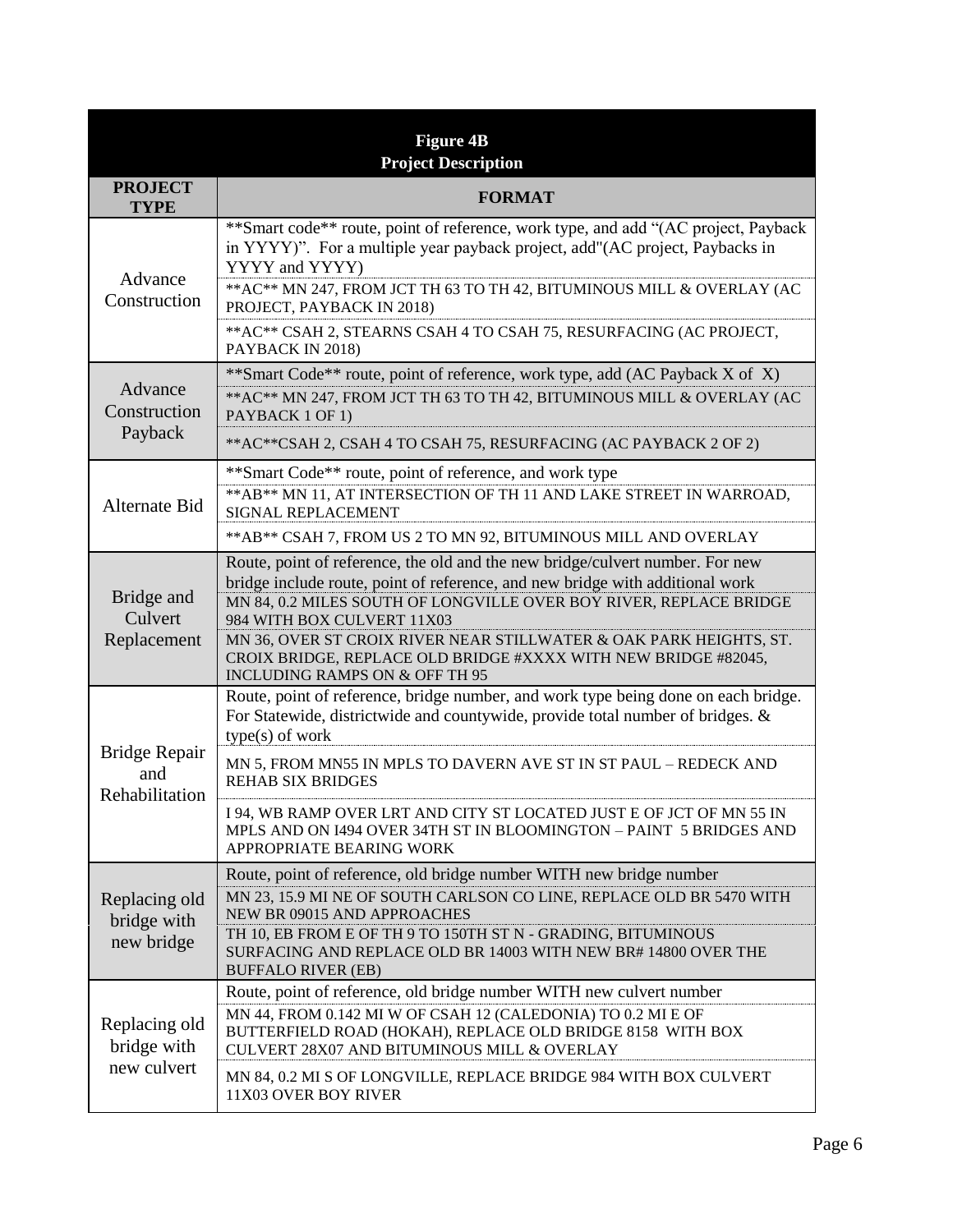| <b>Figure 4B</b><br><b>Project Description</b> |                                                                                                                                                                                                        |  |
|------------------------------------------------|--------------------------------------------------------------------------------------------------------------------------------------------------------------------------------------------------------|--|
| Demo                                           | **MNXXX**, route, point of reference, work type, and add (YYYY Appropriation<br>ACT/Bill)                                                                                                              |  |
|                                                | **MN162** CSAH 3, BENTON DRIVE TO TH 10, RIGHT OF WAY ACQUISITION<br>(SAFETEA-LU)                                                                                                                      |  |
|                                                | ** MN223** CSAH 42, AT TH 52 INTERCHANGE, PRELIMINARY ENGINEERING<br>FOR RECONSTRUCTION OF THE INTERCHANGE (SAFETEA-LU)                                                                                |  |
| Historic                                       | Name, point of reference, and work type                                                                                                                                                                |  |
| Preservation<br>and                            | ALONG BOTH SIDES OF TH 57 THROUGH MANTORVILLE, REPAIR AND<br>RESTORATION OF HISTORICAL RETAINING WALLS                                                                                                 |  |
| Enhancement                                    | DEPOT IN STAPLES, RESTORATION OF THE EXISTING STRUCTURE                                                                                                                                                |  |
| Multi-District<br>Project                      | Route, point of reference, work type, and add (Designed by District X, Funded by<br>District Y under SP XXXX-XXM, \$)                                                                                  |  |
|                                                | MN 46, 5.0 MI N OF SQUAW LAKE, REPLACE BR #8803 (DESIGNED BY DIST 2 SP<br>3109-40 AND FUNDED BY ATP 1 UNDER SP 3109-40M FOR \$852,382)<br>MN 371, WALKER TO 1.5 MI S OF CASS LAKE RD, MILL AND OVERLAY |  |
|                                                | (DESIGNED BY DIST 2, ATP 3 PORTION OF \$4,588,935)                                                                                                                                                     |  |
|                                                | Route, point of reference, work type                                                                                                                                                                   |  |
| Pedestrian                                     | NEAR ALEXANDRIA, ADJACENT TO HWY 29, DOUGLAS CO RD 85 TO BIRCH<br>BEACH, CONSTRUCTION OF BIKE TRAIL                                                                                                    |  |
| <b>Bike</b>                                    | CSAH 25 & CSAH 35 FROM CENTENNIAL PARK TO WORTHINGTON MIDDLE<br>SCHOOL AT THE INT OF CSAH 10 & CSAH 35, CONSTRUCT WORTHINGTON<br>TRAIL FOR PEDS AND BIKES                                              |  |
|                                                | Route, point of reference, work type                                                                                                                                                                   |  |
|                                                | MN 11, INTERNATIONAL FALLS, FROM 0.25 MI E CSAH 332 TO E SHORE DOVE<br>ISLAND, 11.3 MILES, MILL & OVERLAY                                                                                              |  |
| Roadway                                        | TH 63 IN INTERNATIONAL FALLS FR JCT TH 53/CRESCENT DR TO JCT TH53/4TH                                                                                                                                  |  |
|                                                | ST AND TH 11 FR 6TH AVE W TO 3RD AVE W AND TH 11 FR. 3RD AVE W TO 0.25<br>MI E CSAH 332, 1.8 MILES - MILL/INLAY, ADA, SIGNAL                                                                           |  |
|                                                | Location, description, work type                                                                                                                                                                       |  |
| Roadway W/O<br>mileage                         | TH 10 AND TH 23 INTERCHANGE AREA, RESURFACING                                                                                                                                                          |  |
|                                                | US 61, GILMORE AVENUE, WINONA, RECONSTRUCT INTERSECTION AND<br><b>INSTALL NEW SIGNAL</b>                                                                                                               |  |
|                                                | Add "DISTRICTWIDE SETASIDE", work type, and SFY                                                                                                                                                        |  |
| Setaside                                       | DISTRICTWIDE SETASIDE - MUNICIPAL AGREEMENTS - 2014                                                                                                                                                    |  |
|                                                | DISTRICTWIDE SETASIDE - LANDSCAPING - 2016<br>Route, point of reference, and work type. Sample below shows how to                                                                                      |  |
|                                                | separate out the TAP which is part of a larger project.                                                                                                                                                |  |
| <b>TAP</b>                                     | Project using TAP XXXX-XXTAP - CSAH 2, FROM RED LAKE CO CSAH 1, (NE OF                                                                                                                                 |  |
|                                                | RED LAKE FALLS) TO THE RED LAKE/PENNINGTON CO LINE, BIT OVERLAY                                                                                                                                        |  |
|                                                | Project using Non-TAP (SFs/BFs) XXXX-XX - MN 200, S OF TH 200 (TWP RD OVER<br>MARSH RIVER) REPL BR #6522 WITH BR #54011                                                                                |  |
| <b>Tied Project</b>                            | Route, point of reference, work type, and add (Tied to XXXX-XX)                                                                                                                                        |  |
|                                                | MN 7, AT HENNEPIN CSAH 61, UPGRADE TO A 4-LANE ROADWAY (TIED TO 027-<br>$661 - 046$                                                                                                                    |  |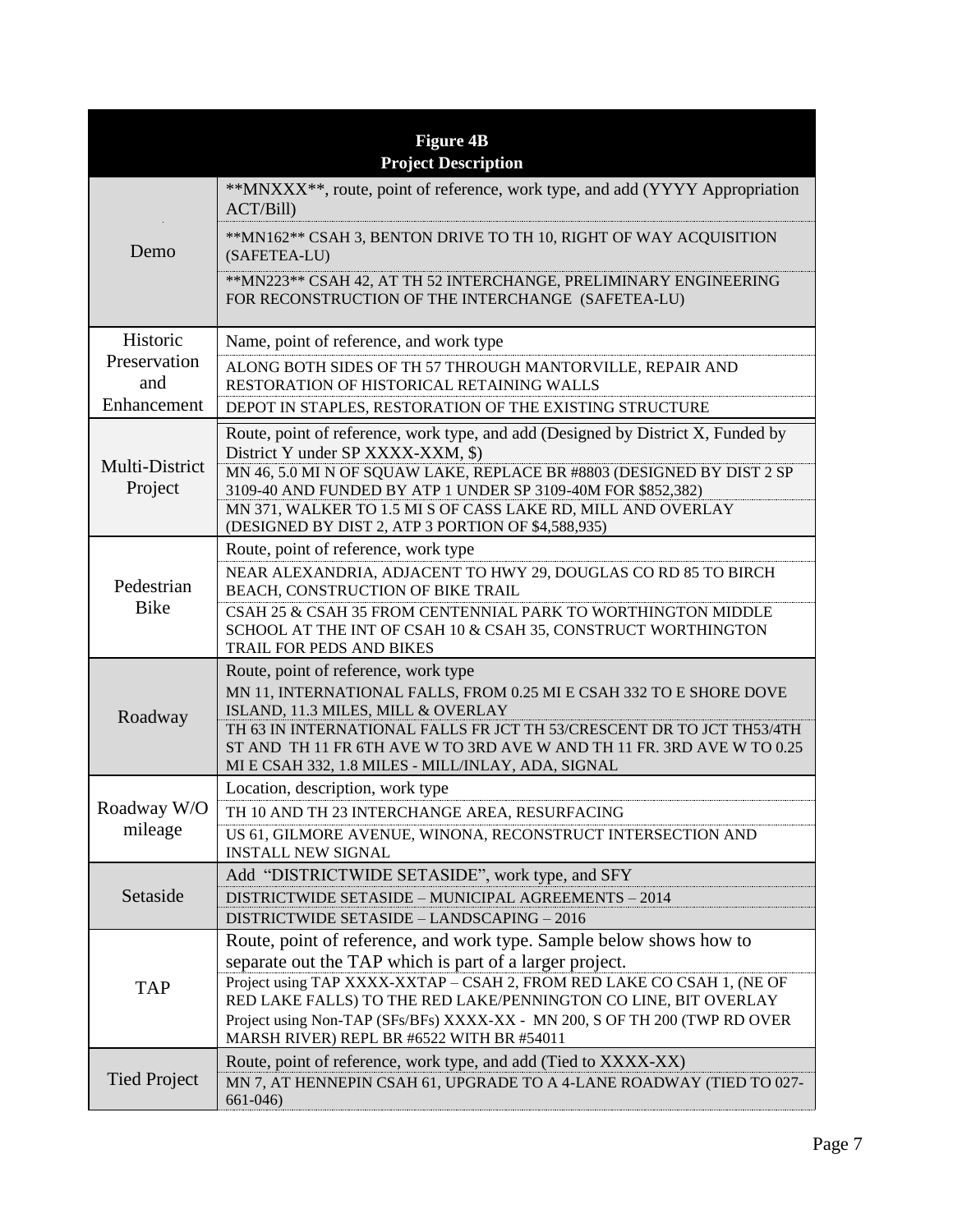| <b>Figure 4B</b><br><b>Project Description</b> |                                                                                                                                                                                                               |  |
|------------------------------------------------|---------------------------------------------------------------------------------------------------------------------------------------------------------------------------------------------------------------|--|
|                                                | MN 101, FROM DIAMOND LAKE RD TO HENNEPIN/WRIGHT COUNTY LINE,<br>BITUMINOUS MILL & OVERLAY (TIED TO 2738-28 AND 238-010-003)                                                                                   |  |
|                                                | Rail name, work type, and point of reference                                                                                                                                                                  |  |
| Rail                                           | CP/SOO, INSTALL GATES AND FLASHING LIGHTS AT CSAH 40                                                                                                                                                          |  |
|                                                | BNSF, INSTALL GATES & FLASHING LIGHTS, AT SAVANNA RD AND CO RD 186                                                                                                                                            |  |
| <b>CMAQ</b>                                    | Route, point of reference, and type(s) of work.<br>US 61, FROM 4TH ST IN HASTINGS TO I-94 IN ST PAUL-FREEWAY<br>MANAGEMENT SYSTEM ON TH 61<br>MN 252, FROM MN610 IN BROOKLYN PARK TO 1694 IN BROOKLYN CENTER- |  |
|                                                | SIGNAL COORDINATION, DEPLOY CC CAMERAS, AND DYNAMIC MESSAGE<br><b>SIGNS</b>                                                                                                                                   |  |
| <b>HSIP</b>                                    | If HSIP is part of a bigger project, the HSIP portion should have its own line in the<br>STIP with an S on the end of the SP (XXXX-XXS) and the description should be for<br>the HSIP portion only            |  |
|                                                | Non HSIP description, SP XXXX-XX, US 12, W OF US 71 TO E OF US 71, REMOVE &<br>REPLACE CONCRETE PAVEMENT AND 6TH STREET TO LAKELAND AVE, ADA<br><b>WORK</b>                                                   |  |
|                                                | HSIP description, SP XXXX-XXS, US 12, AT JCT OF US 12 & KANDIYOHI CSAH 9,<br>FREE RIGHT TURN LANE                                                                                                             |  |
|                                                | All the routes, point of reference, work type                                                                                                                                                                 |  |
| Multiple                                       | CSAH 96, FROM I35E TO US61 AND ON US61 FROM CSAH 96 TO I-694,<br><b>PAVEMENT REPAIR</b>                                                                                                                       |  |
| <b>Route Project</b>                           | CSAH 13, FROM I35W TO CLIFF RD AND ON I35E FROM CLIFF RD TO CSAH 11,<br>MILL AND OVERLAY                                                                                                                      |  |
| Transit-<br><b>FHWA</b>                        | Description, bus class number, and add "Bus related Equipment or Transit Facility<br>and Transit related Equipment" at the end                                                                                |  |
|                                                | ARROWHEAD TRANSIT - PURCHASE 1 BUS (400) AND BUS RELATED<br><b>EQUIPMENT</b>                                                                                                                                  |  |
|                                                | CITY OF HIBBING - PURCHASE 2 BUSES (500) AND BUS RELATED EQUIPMENT.                                                                                                                                           |  |
|                                                | TRI-VALLEY TRANSIT - TRANSIT FACILITY AND TRANSIT RELATED<br><b>EQUIPMENT</b>                                                                                                                                 |  |
| Transit-FTA                                    | Section number, description, bus class number and add "Bus related Equipment or<br>Transit Facility and Transit related Equipment" at the end                                                                 |  |
|                                                | SECT 5309: CENTRAL CORRIDOR OR SOUTHWEST CORNER LIGHT RAIL<br>TRANSIT PROJECT-NEW START FFGA 2015 APPROPRIATION                                                                                               |  |
|                                                | SECT 5310: POLK CO DEV ACHIEVE CTR, PURCHASE 2 BUSES (500) AND BUS<br>RELATED EQUIPMENT                                                                                                                       |  |
|                                                | SECT 5311(f): INTER-CITY BUS PROGRAM; INVOLVES OPERATING (50%),<br>CAPITAL VEHICLE PURCHASES (80%), CAPITAL VEHICLE REHAB (80%),<br>MARKETING (80%) AND PILOT OPERATING (100%)                                |  |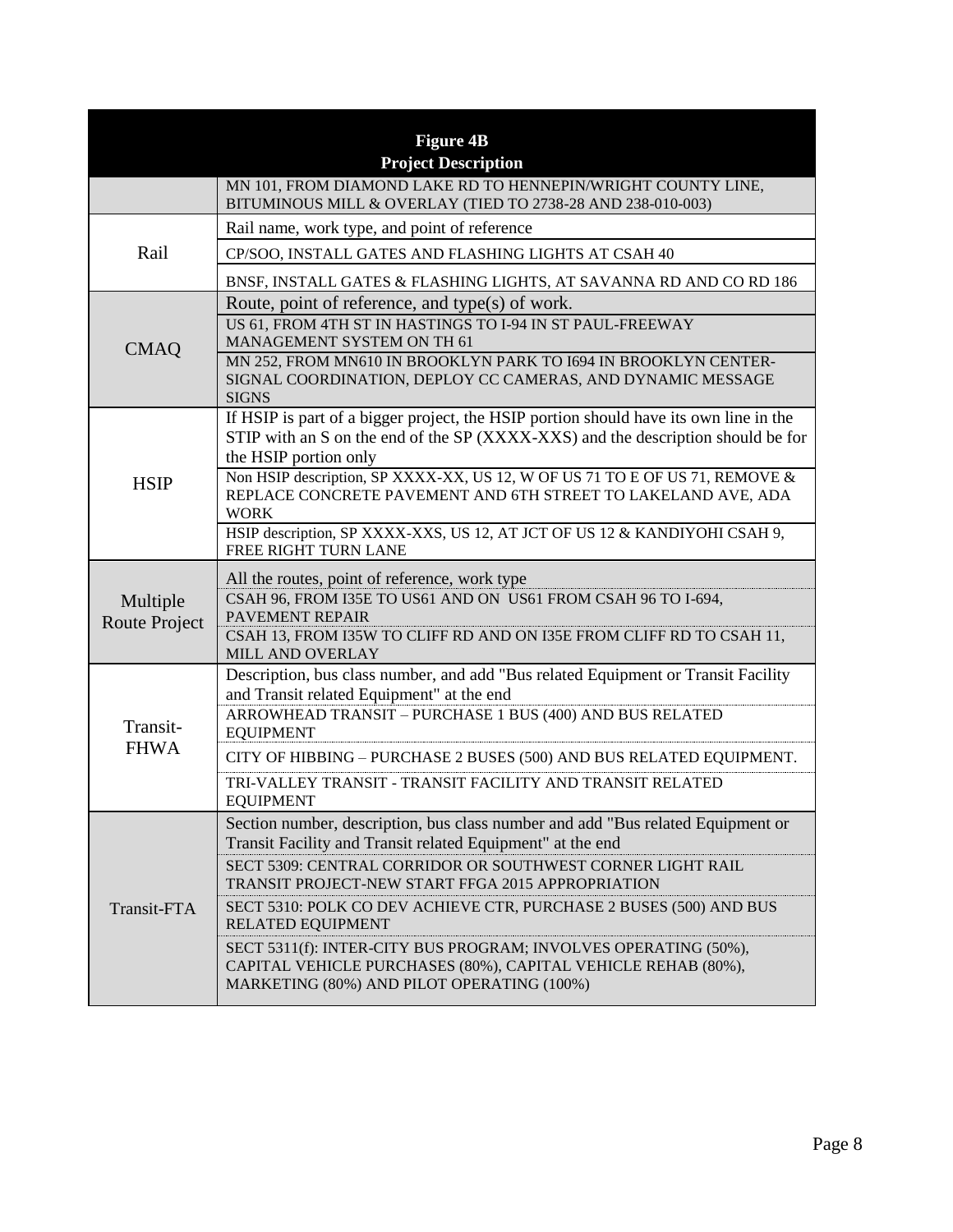

Work Bring Done

Work Not Being Done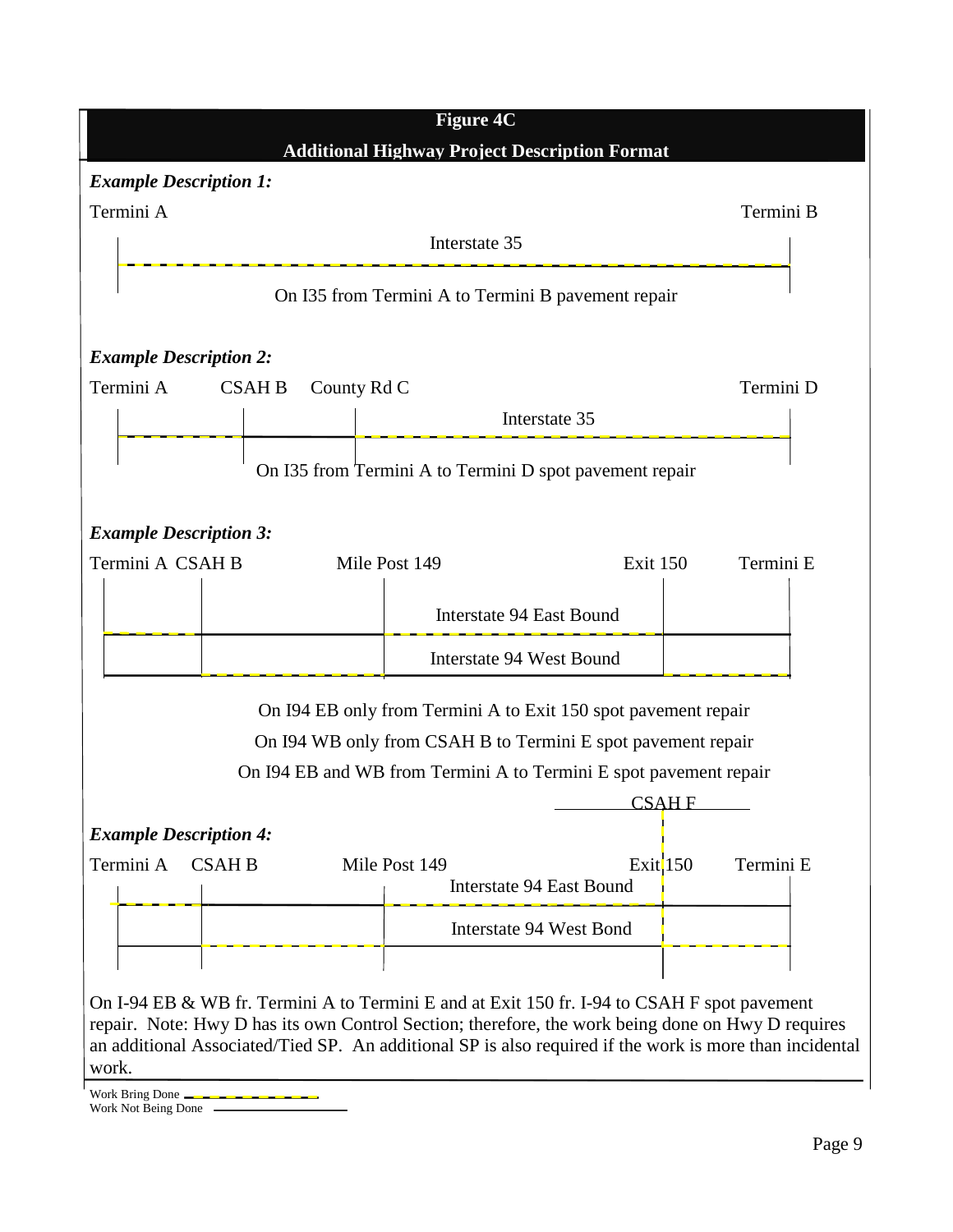# MPO TIP Technical Descriptions



mndot.gov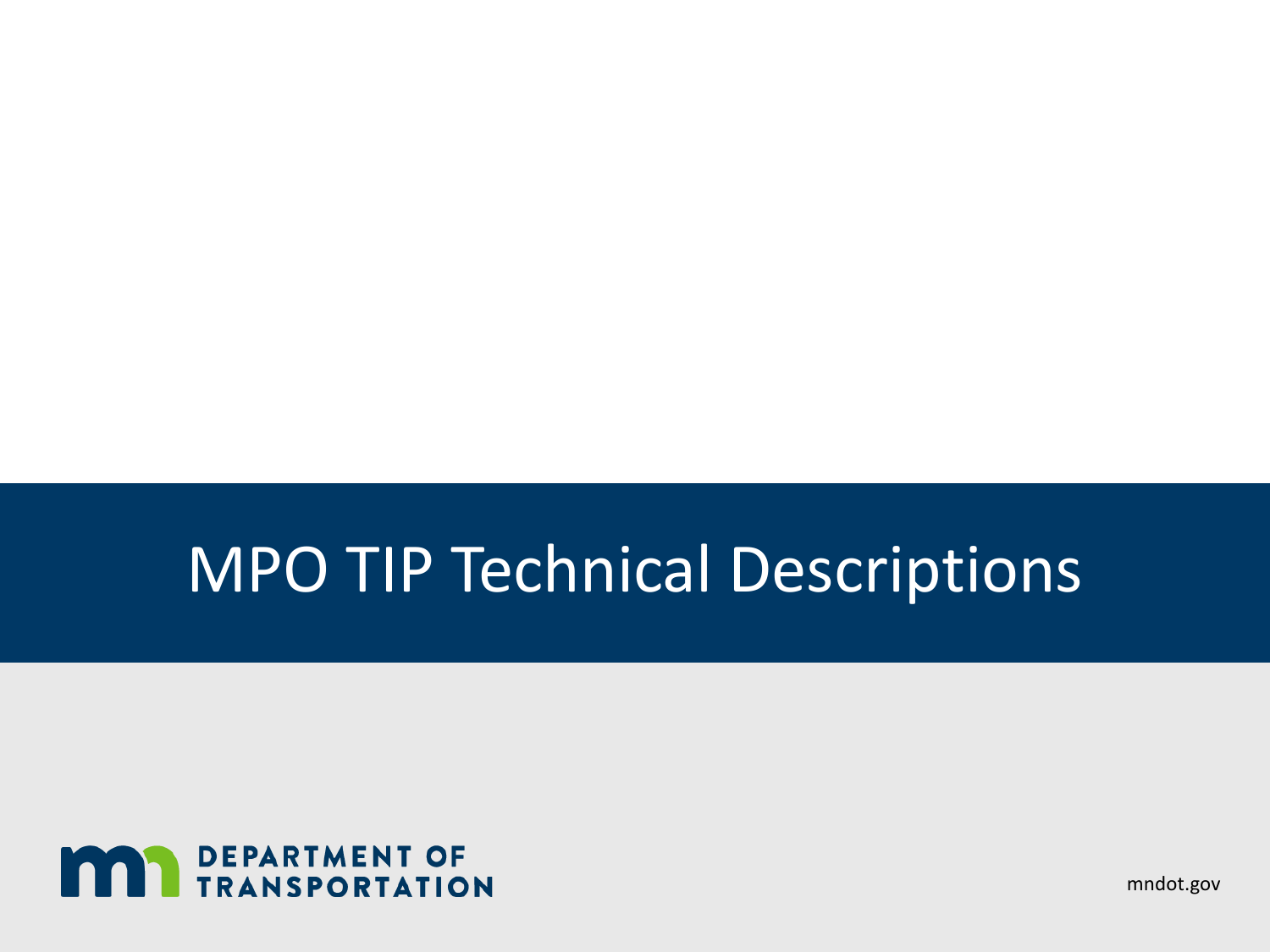# FHWA Requirements

- FHWA has established a requirement that MPO TIP Descriptions and the STIP Descriptions must be exactly the same in order for FHWA to verify TIP/STIP consistency.
- As a part of its working agreement with FHWA, MnDOT puts some very specific information within its STIP descriptions to help streamline changes and approvals from FHWA.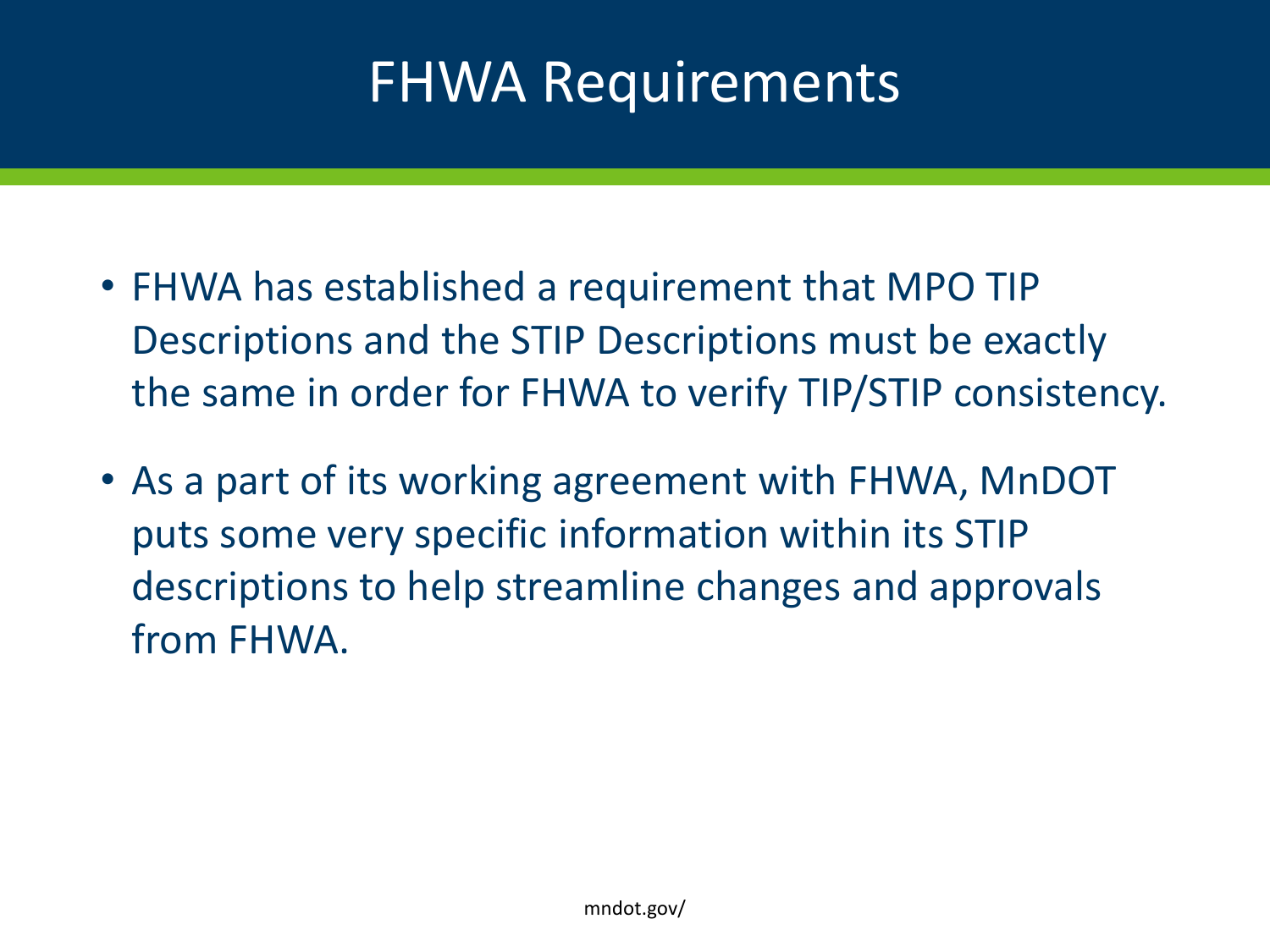## MPO Concerns

- MPOs take their TIPs out to the public and their local partners to get input and buy in to their program.
- The terminology that MnDOT uses to describe a roadway in the MPO area isn't necessarily the way the locals describe the roadway.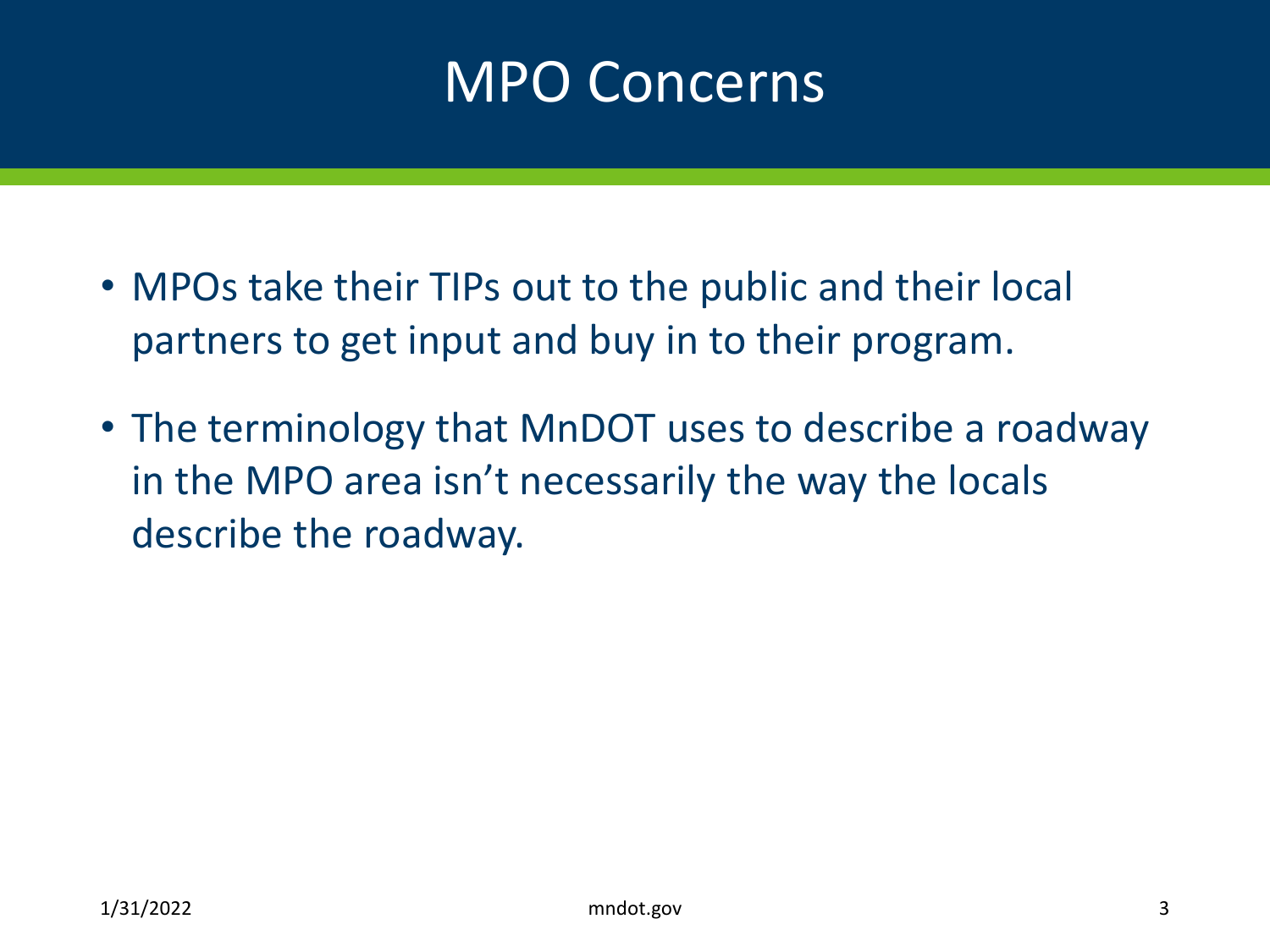### Examples of MnDOT – MPO Roadway Description Differences

### MnDOT:

- TH 23 from TH 15 to the Mississippi River Bridge
- TH 63 from TH 52 to TH 14
- TH 53 from I-35 to TH 197

MPO:

- Division Street from TH 15 to the Mississippi River
- Broadway from TH 52 to 12<sup>th</sup> Street
- Piedmont Ave/Trinity Rd from TH 52 to W. Central Entrance